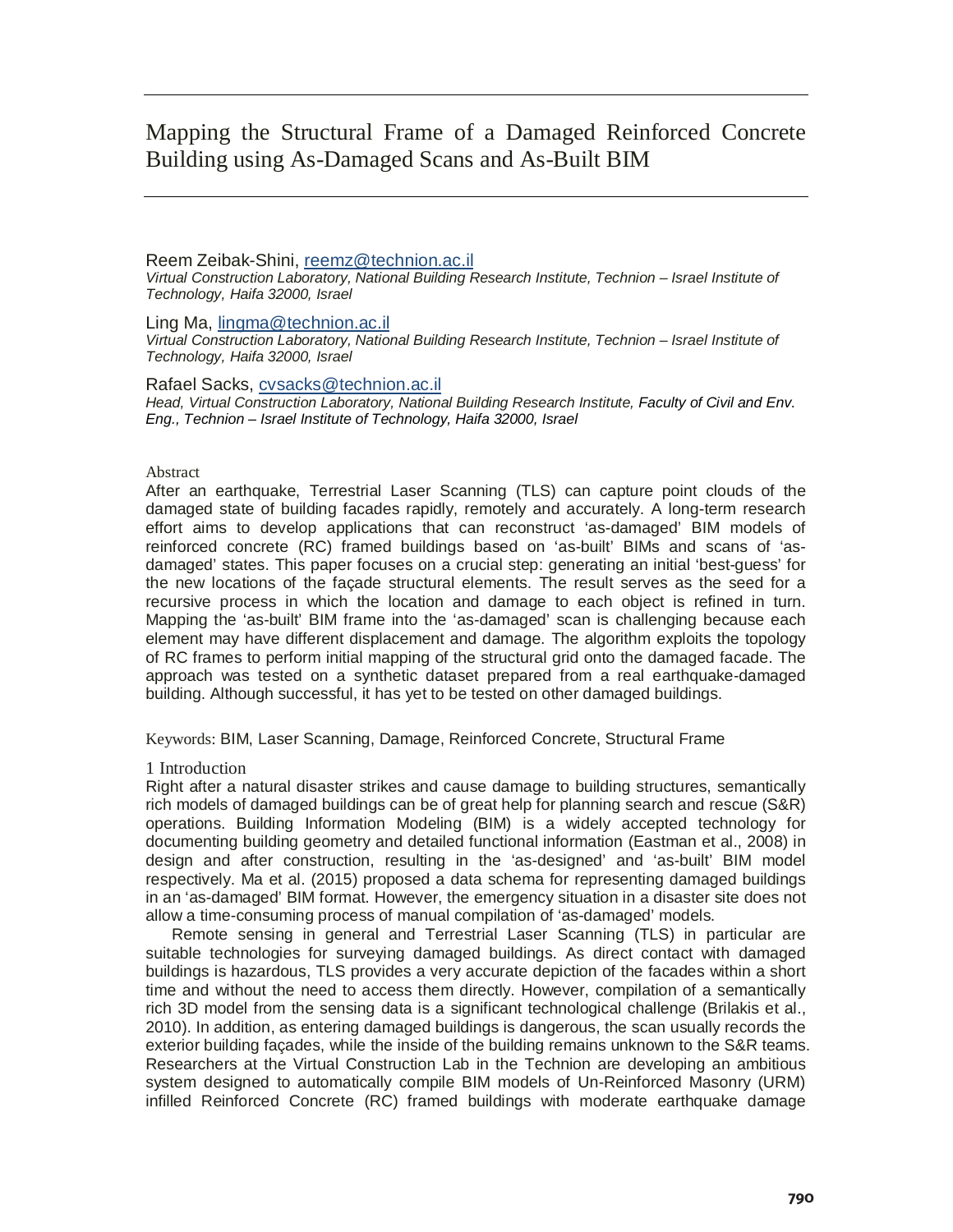(Zeibak-Shini et al., 2012; Ma, Sacks and Zeibak-Shini, 2015; Ma et al., 2015). The system is described in Figure 1. It is assumed that the 'as-built' BIM model is available. Before the earthquake, a series of seismic simulations are applied to the 'as-built' BIM model to derive a number of possible structural collapse models. Immediately after the earthquake, TLS is used to generate 'as-damaged' scans of the affected buildings. Next, the Scan-to-BIM process starts (module 3 and 4), matching the two data sources and reconstructing the 'asdamaged' BIM model in a coarse-to-fine fashion. Since the generated 'as-damaged' BIM includes only the exterior part of the building visible by the scanner, it will be compared with the candidate full models simulated in module 1. The selected full model with best match in the part of exterior facades will be adopted for planning S&R operation.

This paper focuses on module 3, in which the 'as-built' BIM skeleton is mapped to the 'as-damaged' scan and is then modified based on the damaged structural features of URM infilled RC framed building, The result is used as an initial guess of the skeleton of the damaged building, and will be used for reconstruction and further refinement of the 'asdamaged' BIM in module 4. The following section provides a background investigation of relevant research. Next, the mapping method is proposed and detailed through a case study. Finally, the results and future work are discussed.



**Figure 1.** The overview of the S&R support system that automated compiles full 'as-damaged' BIM model.

#### 2 Background

TLS together with other remote sensing technologies have been adopted in damage assessment research. Kashani et al. (2014) proposed a tornado damage evaluation by comparing two sets of point cloud data of a building scanned before and after the disaster. German et al. (2013) used image-processing method to identify earthquake-resulted crack and spalling in columns. Torok et al. (2014) used images obtained from an unmanned robotic platform to similarly identify cracks and main structural elements. However, none of these efforts has attempted to reconstruct an 'as-damaged' BIM model.

The Scan-to-BIM process has been demonstrated in some simple examples (Tang et al., 2010; Xiong et al., 2013), but it is still not considered to be a solved problem, because the scan only contains the geometry information, and automated compilation of a semantically rich BIM solely from the graphical model is very challenging. However, semantic information can be inherited if an 'as-built' BIM is available. But the task is even more challenging in case of damage occurrence, as the 'as-damaged' scan represents a different geometry of the same structure and matching it with the 'as-built' is an additional hurdle.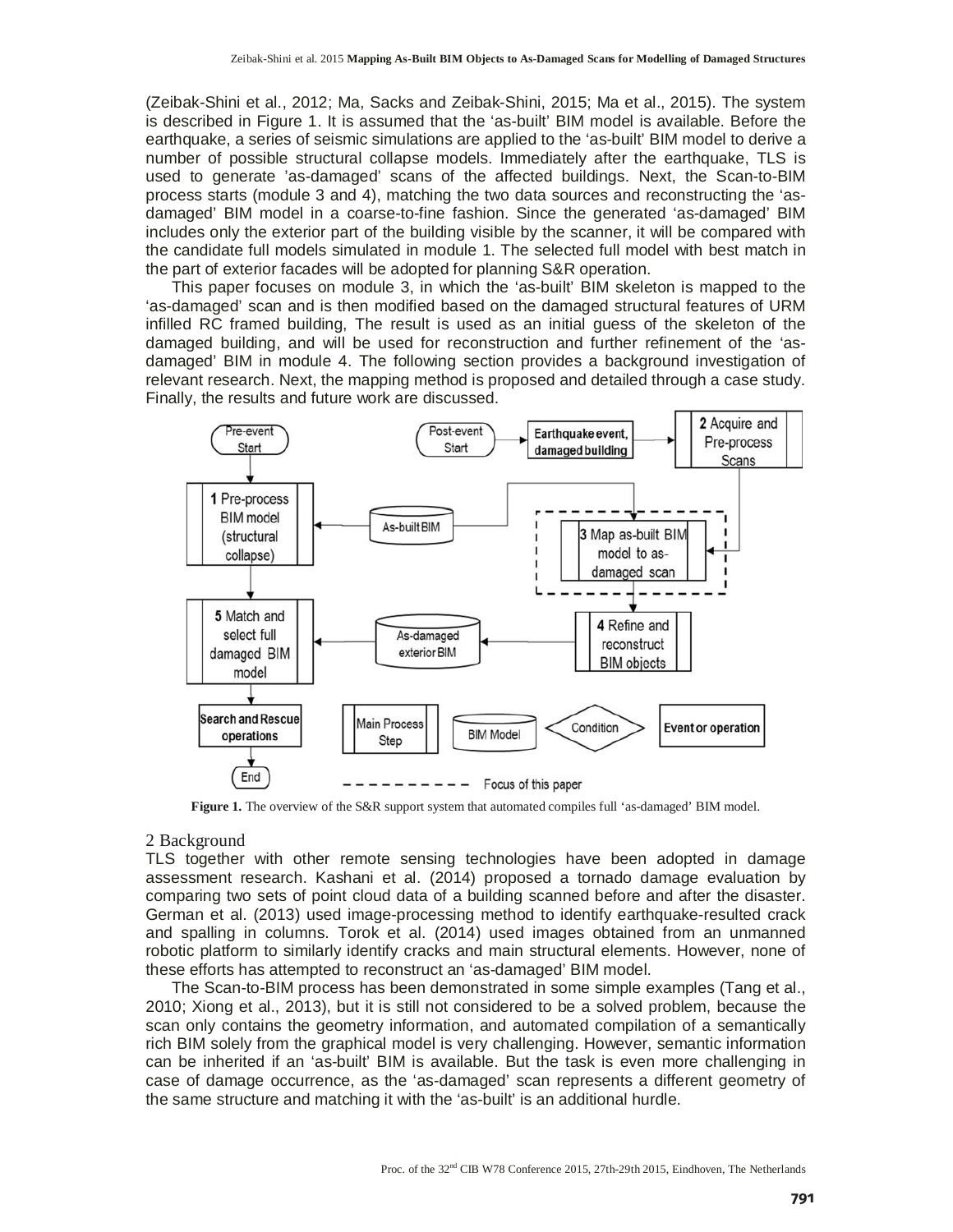Some research has been performed on matching different shapes of the same object. Generally, they can be divided into two categories: Laplacian-based mesh-to-mesh matching for objects that are subjected to non-rigid body deformation (Stoll et al., 2006; Yeh et al., 2011) and piecewise shape-to-shape matching for objects that are subjected to rigid body motion (Aristidou and Lasenby, 2010; Smeets et al., 2012). Rigid body motion is suitable to represent typical damage modes of reinforced concrete building components (Ma, Sacks and Zeibak-Shini, 2015). However, building components can also break into pieces, and this obscures the shape-to-shape corresponding relationship. In addition, the damage propagation pattern of building components is not pre-determined, which makes piecewise matching unpredictable. Thus none of the above methods is directly applicable to this problem.

3 Scope – Building Type and Damage Mode

# **3.1 RC Framed buildings with URM infills**

In terms of building structure, this research focuses on reinforced concrete (RC) framed buildings with unreinforced masonry (URM) infills. RC framed structures are the most common structure type for multi-story buildings in many countries (Haldar et al., 2013). A typical frame unit of this kind of structure consists of two beams up and down, two columns left and right and a panel of infilled masonry, as shown in Figure 2(b). The structural grid can be characterized as four line segments connected by four beam-column joints.



**Figure 2.** a) RC framed buildings with URM infills. b) A structural cell within the building frame and its members' topological relationships.

This type of building structure has a relatively stable topology between its components even after damage. The building frame of the exterior facades can be seen as a regular grid whose unit cell is one structural 'cell' as shown in Figure 2(b). Structural cells are repeated in all bays and floors of the building frame as presented in Figure 2(a). Each structural cell might include one opening, multiple openings or no openings at all.

At this stage of the research scope, windows and finishing layers on the building facades have not been considered.

# **3.2 Moderate-to-Heavy Damage**

Liel and Lynch (2012) categorized earthquake damage types on RC framed buildings with URM infills, into five states: 'Negligible', 'Insignificant', 'Moderate', 'Heavy', 'Collapse'. This research studies RC framed buildings with URM infills that have undergone moderate-toheavy damage; in which structural damage has occurred (moderate) and can be repairable or is too extensive (heavy) and repair might not be feasible. The 'collapse' damage state is not considered.

Damage such as structural failure of beams and columns or nonstructural out-of-plane failure of URM infills are to be considered. Total collapse of the building or its parts in case of a soft story where RC elements are totally demolished is not within the research scope. Instead, partial collapse of stories as a result of short-column failures is studied. Structural failures in beams and columns are more likely than failure within the volumes of the joints. Joints might move or rotate, whereas beams or columns tend to break at their interface with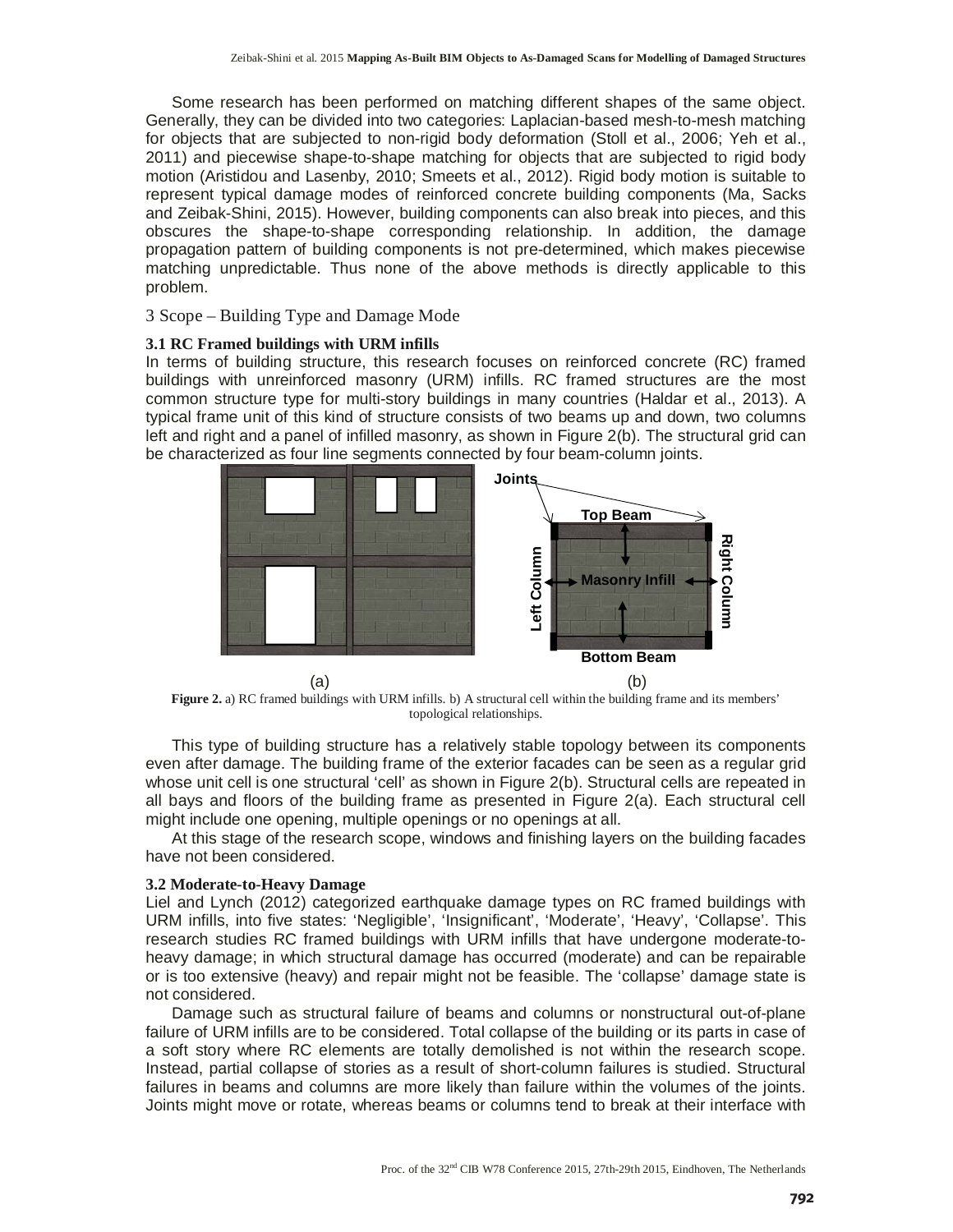the joints. Therefore, and for the sake of a better first estimate of a damaged building's structural frame, we propose to represent the frame of the structure as composed of eight entities: two beams up and down, two columns right and left, and four joints, as shown in Figure 2(b).

Following an earthquake event, nonstructural out-of-plane failure of URM infills is very common. The masonry infill walls are prone to collapse, thus forming new voids. It is reasonable to assume that masonry infills will almost always collapse from the top down, revealing the base level of the upper beams in the affected structural cell of the RC frame.



**Figure 3.** Typical out-of-plane failure of URM infills in RC framed building, showing top-down collapse creating new voids that reveal the underside of the RC beams.

The approach described in the next section below exploits these geometrical, topological and behavioral features of RC frames with URM infills to identify an initial estimate of the damaged structural grid by mapping the 'as-built' grid onto the 'as-damaged' scan.

#### 4 Proposed Approach

The goal of module 3 of the overall S&R support system (detailed in Figure 1) is to generate the exterior structural frame of the damaged building, as is shown in Figure 4.The approach for module 3 was developed and tested using a case study of a building damaged in the 2003 Bingol Earthquake (EERI, 2015). The input, including the 'as-built' BIM model and synthetic point cloud of the damaged building, were prepared using software developed specifically for preparing research specimens of this kind (Ma, Sacks, Zeibak-Shini, Aryal and Filin, 2015).



**Figure 4.** Case study, Input and Output of the overall approach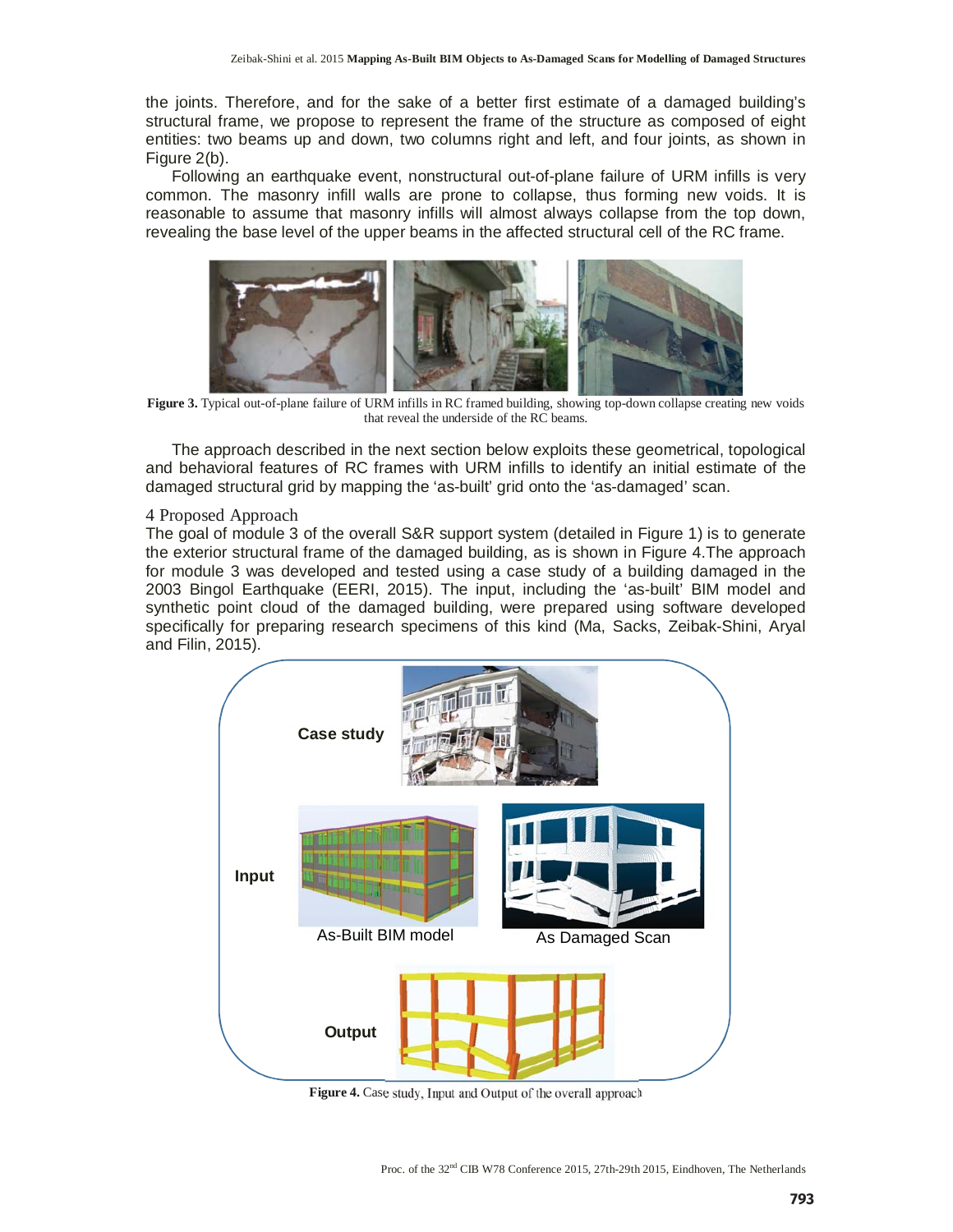#### **4.1 Identification of Structural Cells in 'As-Built' BIM**

The 'as-built' BIM model was prepared in Tekla Structures 20.0, and exported as an IFC file. Part of the exterior façade was extracted using the same viewport in which the photo of the damaged building was taken. A computer program was developed to extract the structural frame objects (only beams and columns) of the building. Each structural cell is enclosed by two beams and columns. Based on the 3D frame, the structural cells can be grouped by the two facades, three floors / six bays. The results are shown in Figure 5.



**Figure 5.** a) The frame of the 'as-built' model. b) Structural cell grouped by façade, c) by floor and d) by bay.

On the other hand, the structural cells in the 'as-damaged' scan are not obvious, because the texture-less building façade (with plaster on the surface) makes it very difficult to distinguish the beams, columns and infills whose exterior surfaces are coplanar. However, in each damaged structural cell, voids within infills provide distinct features. Considering the fact that voids usually reveal the upper beam in the cell, identification of voids' top edges can help locate the beam and consequently other structural members of the cell, forming the asbuilt stable topological configuration.

## **4.2 'As-Damaged' Void Extraction**

The masonry infill walls are prone to collapse as a result of natural disasters, thus forming new voids or merging existing voids. Therefore three conditions can occur: voids in the 'asdamaged' model represent 'as-built' openings (with or without change in geometry and size), merged neighboring 'as-built' openings within the same cell, or newly formed openings as a result of collapsed infills.

Voids can be extracted by tracing the boundaries of "no-return" regions in the range image of the scan (See Figure 6). The range image represents the point cloud in a spherical coordinate system rather than a Euclidean system, and is a compact representation that enables very efficient processing of the data (Zeibak and Filin, 2012). The top-left, top-right, bottom-left and bottom-right corners of each void are determined using its bounding box, which first defines the top, bottom, right and left sides of the void.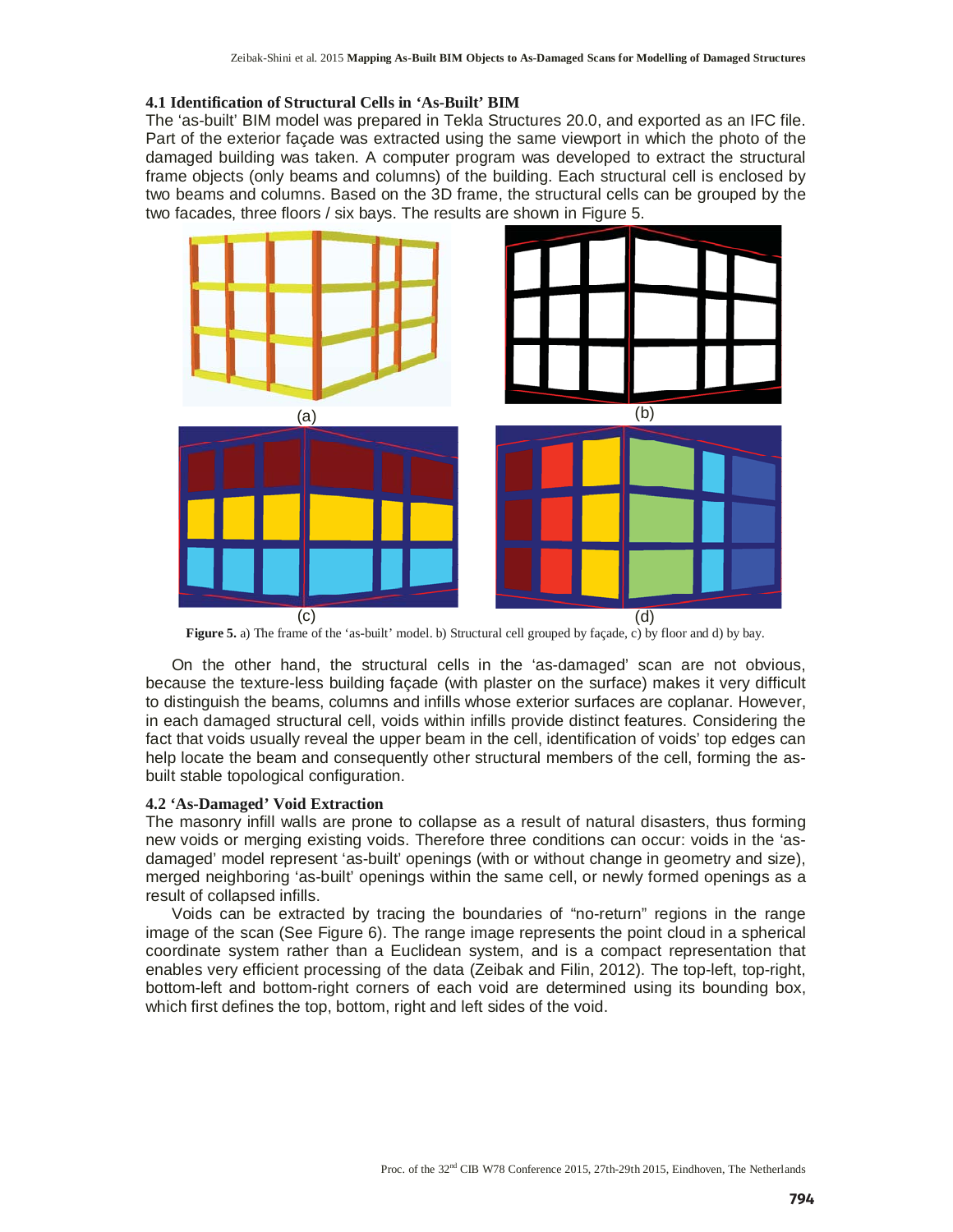

**Figure 6.** a) Range image of the 'as-damaged' scan. b) Bounding box and four corners of the 'as-damaged' voids in the range image.

Because the source of the void is not unique, each damaged structural cell could have multiple voids, and thus the correspondence between void and structural cell is not obvious. However, following moderate-to-heavy damage, the number of structural cells will not change, and the position of each structural cell relative to its neighbors should be conserved. As a result, the structural grid of the 'as-built' BIM model is very useful and can serve as a first guess to identify the grid in the 'as-damaged' scan (zone the damaged facades into cells).

#### **4.3 Associating 'As-damaged' Voids with Structural Cells**

First, in order to map the 'as-built' BIM with the 'as-damaged' scan, they should be placed in the same reference frame and be represented in the same data format. Thus, the 'as-built' BIM model is scanned in the same viewport where the damaged building was scanned using previously developed TLS emulator (Ma, Sacks, Zeibak-Shini, Aryal and Filin, 2015). Accordingly the structural grid, and in this case specifically the boundaries of the structural cells of the 'as-built' BIM model, can be mapped into the range image of the 'as-built' scan. The results are shown in Figure 7.



Figure 7. a) Range image of the emulated 'as-built' scan. b) Identified boundaries of 'as-built' structural cells (In blue).

On the other hand, the overall boundary of the damaged building's facades can be derived based on the extent of the 'as-damaged' scan. Due to the partial collapse of the ground floor in the case study building, the overall height is smaller than it was before the damage. Thus, in a reduced scale, the 'as-built' structural grid is used to divide the 'asdamaged' scan into initial cells, as shown in Figure 8.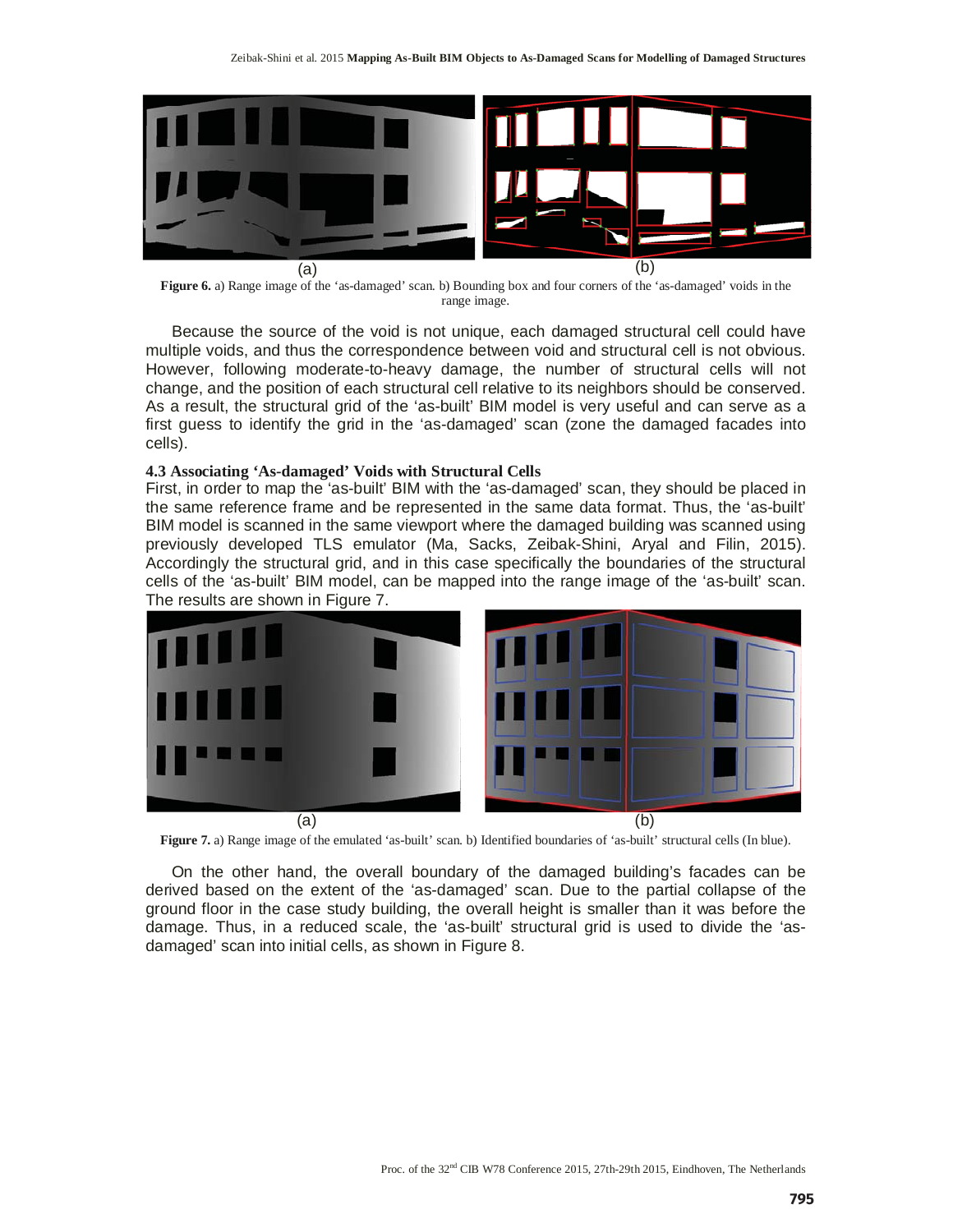

**Figure 8.** Initial cells in the 'as-damaged' scan derived by scaling and mapping the 'as-built' in the range image (In blue).

Each void should correspond to one structural cell. The correspondence is derived based on criteria of overlapping area between cells and voids. Very small voids (smaller than a threshold) are neglected. Table 1 shows the association results and percentage of maximum overlap between the void and the associated cell. In summary, 75% (15 out of 20) of the voids are totally within their corresponding cells. The other 25% (5 out of 20) spread over more than one cell. The decision on such voids' association is made based on their highest overlapping percentage with the overlapping cells. This way, a void belongs to a cell which covers the highest overlapping percentage of the void among all other cells. For the case study building, 20 voids are associated with 18 cells. Manual inspection of the results showed 100% success of the association.

| Void ID                 | <b>Cell ID</b>                                                                             | Max. Overlap% |
|-------------------------|--------------------------------------------------------------------------------------------|---------------|
| 1                       | $[1]$                                                                                      | 100           |
| $\overline{\mathbf{2}}$ | $[2]$                                                                                      | 100           |
| $\overline{\mathbf{3}}$ | $[14]$                                                                                     | 100           |
| 4                       | [8]                                                                                        | 92.4          |
| $\overline{5}$          | $[15]$                                                                                     | 100           |
| $\overline{6}$          | $\overline{[9]}$                                                                           | 66.5          |
| $\overline{7}$          | $[3]$                                                                                      | 100           |
| $\overline{\mathbf{8}}$ | $[4] % \includegraphics[width=0.9\columnwidth]{figures/fig_4} \caption{A=}\label{fig:2} %$ | 100           |
| $\overline{9}$          | $[16]$                                                                                     | 100           |
| 10                      | [10]                                                                                       | 99.6          |
| 11                      | $[4] % \includegraphics[width=0.9\columnwidth]{figures/fig_4} \caption{A=}\label{fig:2} %$ | 100           |
| $\overline{12}$         | [16]                                                                                       | 100           |
| $\overline{13}$         | [11]                                                                                       | 94            |
| 14                      | [17]                                                                                       | 100           |
| $\overline{15}$         | $\overline{[5]}$                                                                           | 100           |
| 16                      | [18]                                                                                       | 100           |
| 17                      | $[12]$                                                                                     | 100           |
| 18                      | [6]                                                                                        | 100           |
| 19                      | $[12]$                                                                                     | 90.9          |
| 20                      | $[18]$                                                                                     | 100           |

**Table 1** Void-to-Cell Association based on maximum overlapping percentage.

Following damage, the beams and columns might bend or break in some of the structural cells; this will result in a reduction of these cells height and shape. As a result, the 'as-built' cell grid in a uniform reduced scale is not the perfect skeleton of the damaged building. Thus the mapping derived at this point is only an initial estimate, and will be refined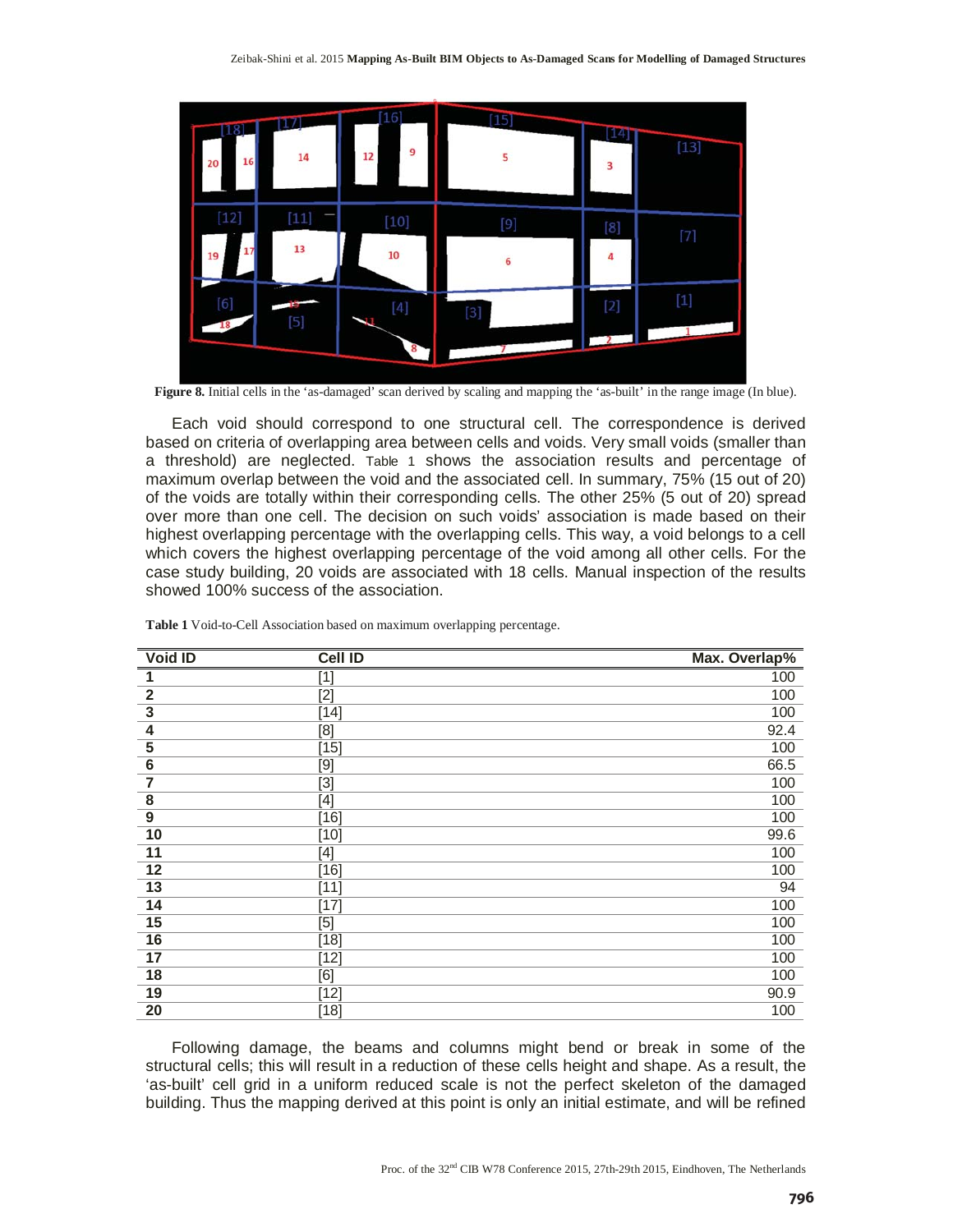through recursive iteration of the solution process as a whole (with reference to Figure 1). These latter steps are beyond the scope of this paper.

# **4.4 Reconstruction of the 'As-damaged' building skeleton**

In URM infill RC structures, the voids in the masonry are usually framed along their top edges by an RC beam. In addition, following the damage, masonry infills will collapse downwards, thus revealing the bottoms of the beams at the top of each cell. Thus it is reasonable to assume that the top edges of the voids in the scan are generally coincident with the base level of the upper beam in the structural cell.



**Figure 9.** Identification of voids' top edges in each structural cell.

Based on this assumption, the new base levels of damaged beams are derived by extending and connecting the top edges of the identified voids belonging to the same cell, as is shown in Figure 9. Each of the resulting polylines is then shifted up by the beam's height (which is known explicitly from the 'as-built' BIM) to determine the top levels of the beams. Where no voids exist in a cell, the polylines of neighbouring cells are extended, making the default assumption (for lack of any other information) that the earthquake damage has not caused any internal displacement of the beams in that cell.

The positions of beam-column joints are estimated based on the beam and column width from the 'as-built' BIM and on the position of the damaged beams in all the structural cells. According to the topology of URM infilled RC frame cells, the center axes of the left and right columns in each cell can be estimated by connecting these joints. The resulting first estimate of the structural grid of the damaged building is shown in Figure 10.



**Figure 10.** Refinement of the initial damaged skeleton. (Initial skeleton in blue, refined skeleton in yellow, facades boundaries in red)

The structural grid of the damaged building defines the 'as-damaged' structural cells. Since each 'as-damaged' cell is already associated with it corresponding 'as-built' cell, their inner components are also associated with the components from the 'as-built' BIM, and all the semantic property data are inherited respectively.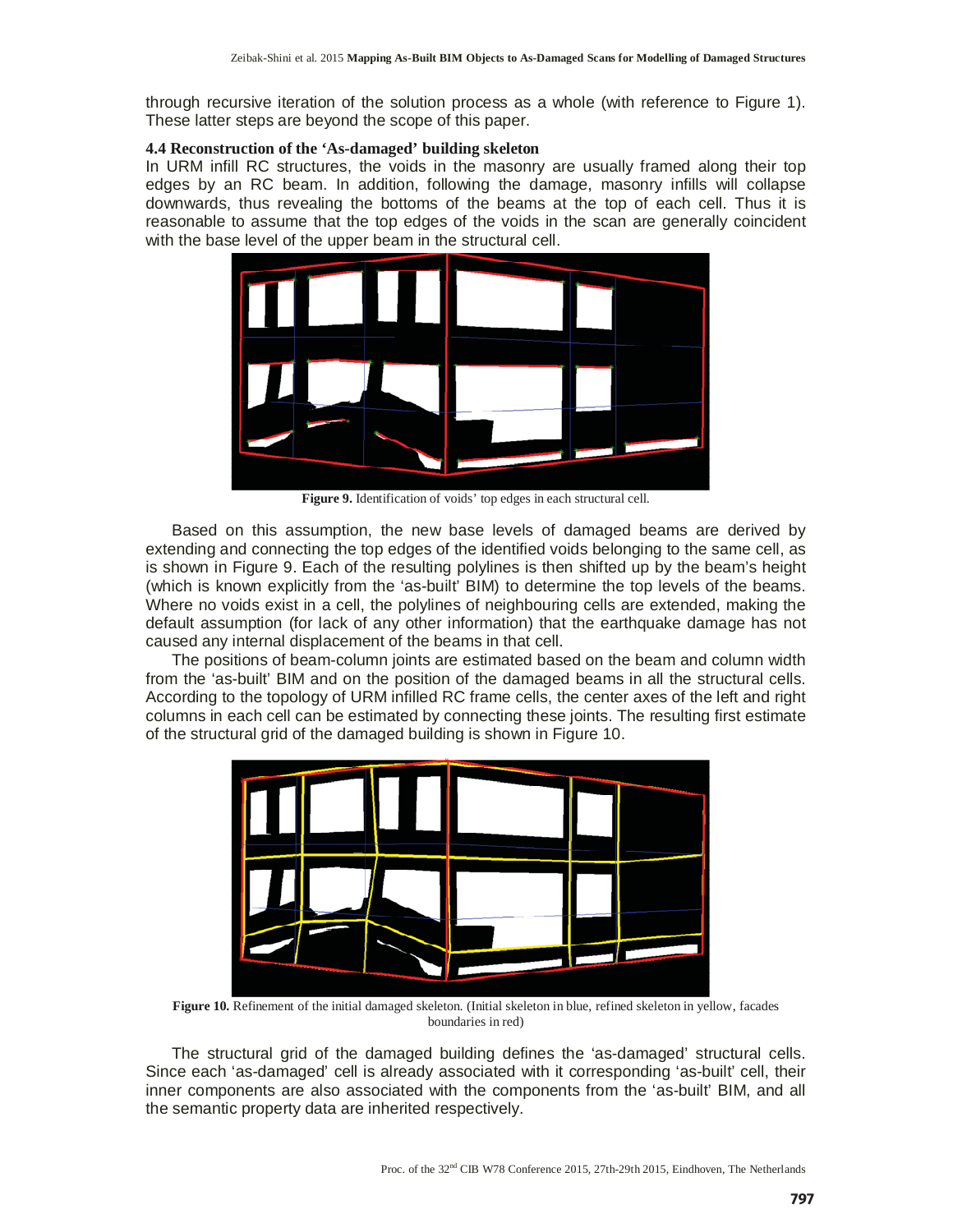## 5 Conclusions

The development of a methodical procedure for this phase of reconstruction of semantically rich BIM models of damaged buildings using TLS reinforces the supposition that this is a promising approach to support structural analysis and planning of S&R operations after a natural disaster. Two major problems have been tackled in this solution: the lack of any semantic information in the scan and the difficulty of matching the initial structural objects with the final deformed objects due to damage.

A new systematic method, which serves as a module in a broader S&R support system, has been developed to overcome these problems. In this method, the 'as-built' BIM model is essential for providing the semantic information of building components. Also, a set of rational assumptions concerning the specific geometry, topology and behavior of URM infilled RC frame were necessary to facilitate the methods' steps. The steps include extracting voids from the scan, mapping the voids to the structural cells, and reconstruction of the structural grid of the damaged building.

Application of the proposed approach to a case study of a building damaged in the 2003 Bingol Earthquake showed good and satisfactory results. Visual inspection of the results (Figure 10) relatively to the photo of the damaged building (Figure 4), shows that 42 out of 45 structural components (93.3% of beams and columns) were identified correctly. Some elements, such as the corner columns on the first and second floors sheared and their resulting pieces are overlapped. Situations like this cannot be identified by the method because of the explicit simplifying assumption, within the current scope, of rigid body motion.

Damage modes like elements overlapping, out of plane damage of structural building elements, etc., must therefore be identified in module 4 of the overall system (presented in Figure 1), which uses local segmentation of the 'as-damaged' scan to identify cracks and breakages in individual elements. In this way the modules will be deployed recursively to refine the model of the damaged building façade. In addition, more cases of damaged buildings will need to be tested in the near future to seek evidence for robustness of the method for module 3 and of the system as a whole.

#### References

- Aristidou, A. & Lasenby, J. (2010), Motion Capture with Constrained Inverse Kinematics for Real-Time Hand Tracking, IEEE, pp. 1–5.
- Brilakis, I., Lourakis, M., Sacks, R., Savarese, S., Christodoulou, S., Teizer, J. & Makhmalbaf, A. (2010), Toward Automated Generation of Parametric Bims Based on Hybrid Video and Laser Scanning Data, Advanced Engineering Informatics, 24(4), 456-465.
- Eastman, C., Teicholz, P., Sacks, R. & Liston, K. (2008), Bim Handbook, John Wiley & Sons, Inc.
- EERI. (2015), Turkey School Bldgs Moment Frames, Earthquake Engineering Research Institute.
- German, S., Jeon, J. S., Zhu, Z. H., Bearman, C., Brilakis, I., DesRoches, R. & Lowes, L. (2013), Machine Vision-Enhanced Postearthquake Inspection, Journal of Computing in Civil Engineering, 27(6), 622-634.
- Haldar, P., Singh, Y. & Paul, D. K. (2013), Identification of Seismic Failure Modes of Urm Infilled Rc Frame Buildings, Engineering Failure Analysis, 33, 97-118.
- Kashani, A., Crawford, P., Biswas, S., Graettinger, A. & Grau, D. (2014), Automated Tornado Damage Assessment and Wind Speed Estimation Based on Terrestrial Laser Scanning, Journal of Computing in Civil Engineering, 04014051.
- Liel, A. B. & Lynch, K. P. (2012), Vulnerability of Reinforced-Concrete-Frame Buildings and Their Occupants in the 2009 L'aquila, Italy, Earthquake, Natural hazards review, 13(1), 11-23.
- Ma, L., Sacks, R. & Zeibak-Shini, R. (2015), Information Modeling of Earthquake-Damaged Reinforced Concrete Structures, Advanced Engineering Informatics.
- Ma, L., Sacks, R., Zeibak-Shini, R., Aryal, A. & Filin, S. (2015), Preparation of Synthetic as-Damaged Models for Post-Earthquake Bim Reconstruction Research, Journal of Computing in Civil Engineering.
- Smeets, D., Keustermans, J., Hermans, J., Vandermeulen, D. & Suetens, P. (2012), Feature-Based Piecewise Rigid Registration in 2-D Medical Images, 2012 9th IEEE International Symposium on Biomedical Imaging (ISBI), pp. 696-699.